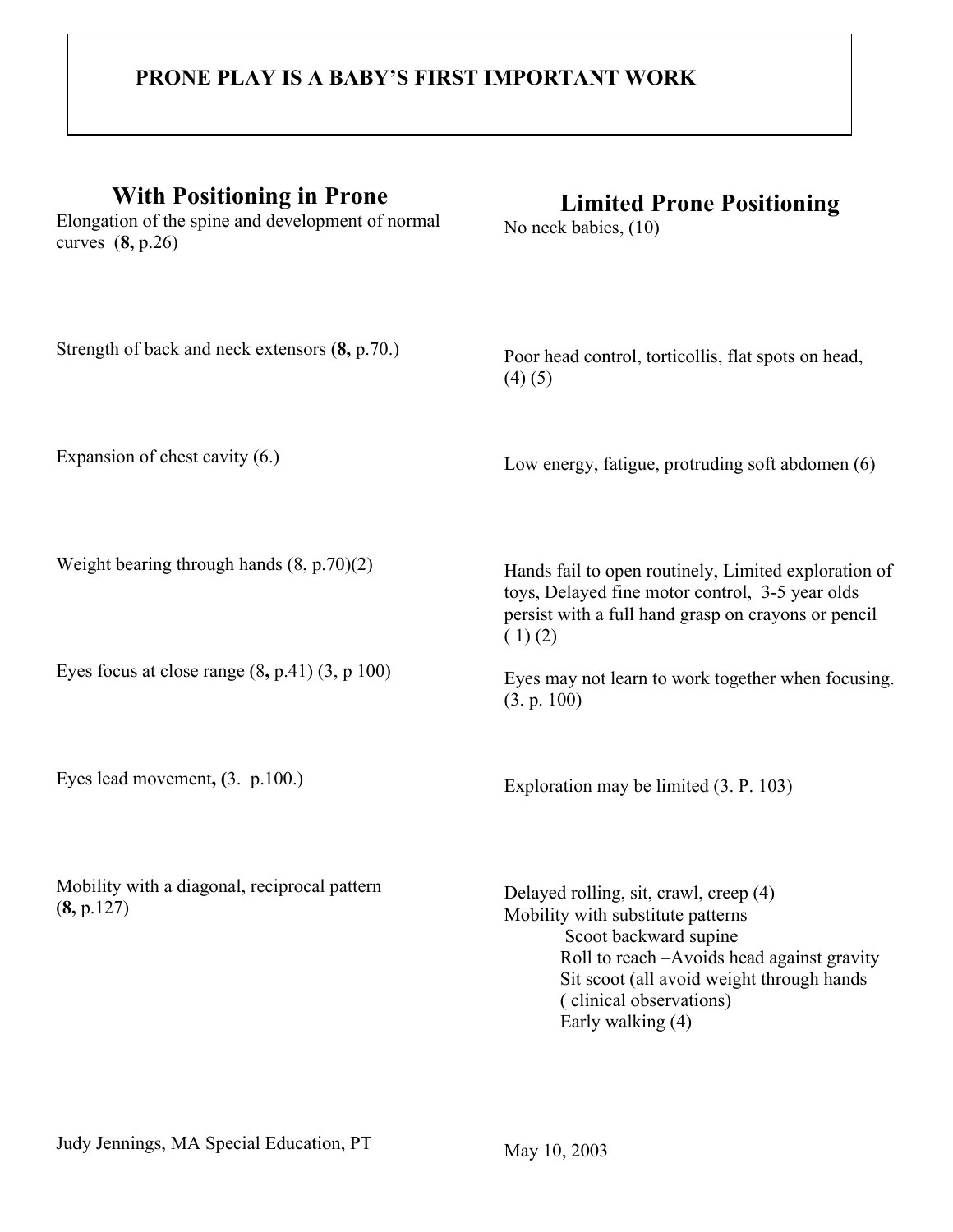Promotes free, full movements. (8, p..67)

Decreases infant reflexes  $(2)$   $(7)(11, p.112)(12)$ 

Increases symmetrical core strength Both hands or legs can work together (8, p.71)

Limited ability to extend arms. Spending too much time in a pumpkin or carrier seats may limit locomotor explorations and perceptual development at all levels from 6-12 months. (8, p. 67)

STNR and ATNR may persist into teen years. School work and athletic performance suffer (7) Moro is evident in Autistic children. (11, p 126)

Righting reflexes, backward, fail to mature . All protective reactions are forward. Posture is forward and rounded (Clinical Observation)

Lateralization

One side can work separately from the other (8, p.98)

Development of cross lateral movements Leads to crossing the midline of the body Leads to dominance and handedness Networking neurons develop in R and L. sides of the brain for full brain integration. (8, p. 131, 216)

Inability to cross midline Lack of coordination of binocular vision Lack of ear coordination (8, p.131)

Difficulties with comprehension, attention, organization, communication, reading and writing skills (3, p. 101)

Release of brain chemicals during cross crawling movements decreases stress chemicals in the blood Allows Cognitive thinking to expand Allows Higher level thinking ( 3, p.112, 132-150;

Children may exhibit behavior problems, memory challenges, attention problems, or many school problems. (3, p. 121, 131,133.)

Judy Jennings, 513-829-4755